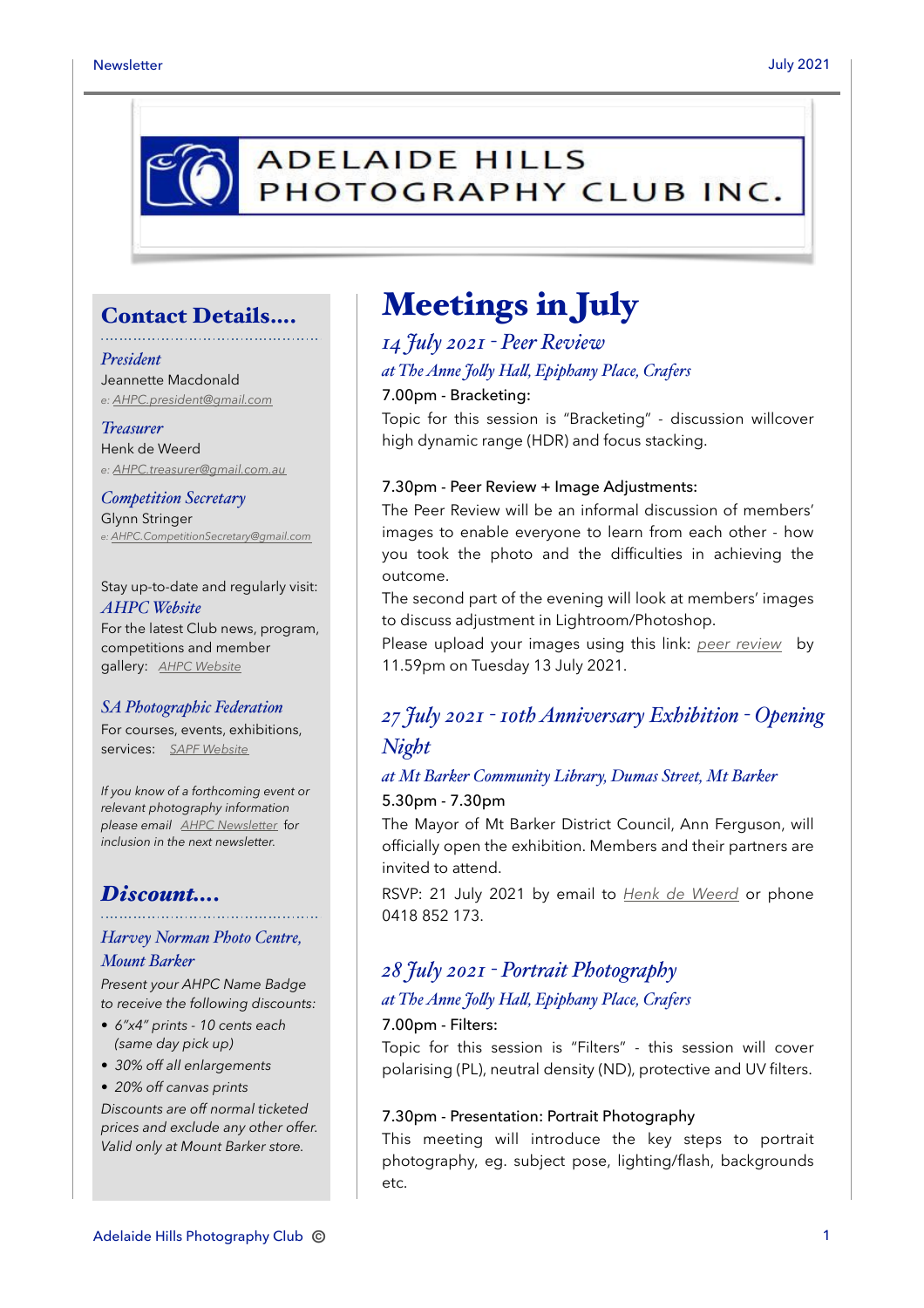# Membership Renewals - Now Overdue

For those who have not renewed their membership subscription fee for 2021-2022, the final date for payment is due by *31 July 2021*.

The renewal fees are as follows:

- Full Membership \$80.00
- Government Pension Card Holders or Full-time Students \$50.00

For members who prefer to renew via EFT the details are:

- Account Name: Adelaide Hills Photography Club (AHPC)
- National Bank of Australia (NAB)
- BSB 085-745
- Account Number: 12-298-3666

When paying EFT please include your name and club member number (this can be found on your current membership card). If preferred, you may pay in cash or by cheque at club meetings - an official receipt will be issued - early payments will be appreciated.

Please note: To be able to participate in club competitions you must be a financial member. For more information please contact *[Henk de Weerd](mailto:AHPC.treasurer@gmail.com.au?subject=Membership%20Renewal)*

# With Thanks…

Our sincere thanks to Paul Williams for the session he led on "Lighting and Flash Photography". Members soon learnt that they need to play more with their cameras and flash, as well as reading the manual that accompanies their particular model of flash. It is an area of photography that many of us are challenged by the settings, the strength of flash, the shutter speed etc etc. And of course, what effect that the photographer is trying to achieve by using a flash (either on camera or remote). All in all it was evident that we all need to practise.

Another big thank you to Jeannette Macdonald, Rebecca Hodson and Trevor Webb for volunteering to represent AHPC on Tuesday 13 July at the Myer Centre to staff the SAPF Annual Exhibition.

# Nature Photography Exhibition

The SA Museum has its website the images of the short list for the Australian Geographic Nature Photographer of the Year. Amazing images indeed…

Unfortunately some if the images have been cropped to fit into the square format used on the site which has removed the occasional head of a bird or similar. Do not be fooled - click on the image to see the full image as well as details about where it was taken and what was used by the photographer to capture the stunning image. Here is the link to the prints on the *[SA Museum website](https://www.samuseum.sa.gov.au/c/npoty/gallery?mc_cid=2c569a2612&mc_eid=675f04802b)*

It will definitely be worthwhile putting this exhibition in your diary - it opens on Friday 27 August 2021.

# Well done!

On Wednesday 23 June AHPC held a club competition in the categories of Close-up/Macro (colour and mono) and Landscape/Panorama (colour). Thank you to our judge Peter Phillips who provided excellent feedback on all the submitted images. Here are the results for the images that received "9" or "10", and the images for those that were awarded "10".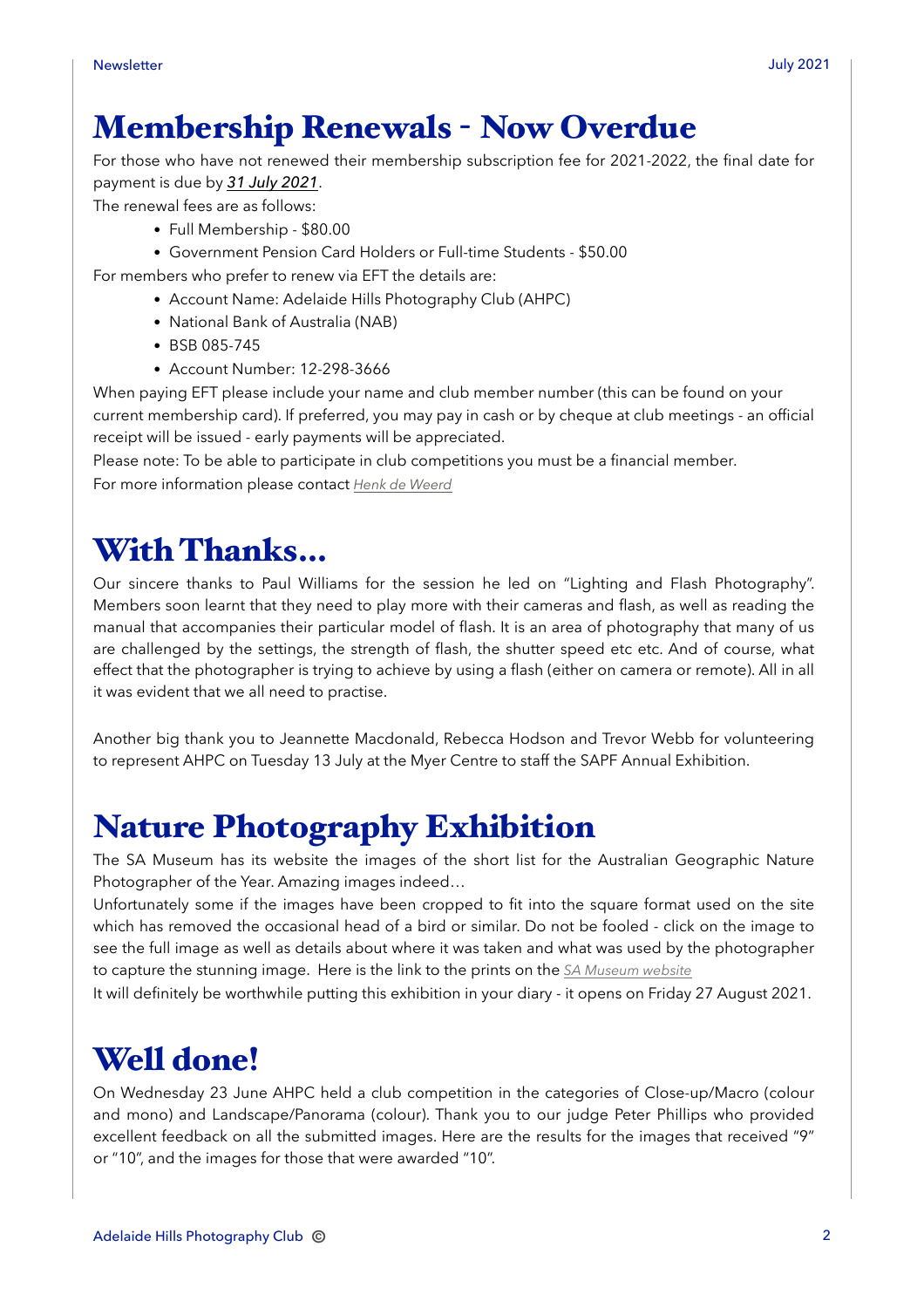#### **Close-Up/Macro (Mono)**

- 10 Cactaceae Carol Cowles
	-
	- 9 Dead Scotch Thistle Paula Furlani
	- 9 Feather Fluff Jeannette Macdonald
- 

*Cactaceae*  Carol Cowles





### **Close-Up/Macro (Colour)**

- 10 Streaming Blue Glynn Stringer
- 10 Ice Sphere Glynn Stringer
- 10 Droplett Pools Water Carrier David Cowles
- 9 Like an Egyptian Carol Cowles
- 9 Antiques Rose David Cowles
- 9 Monarch Butterfly Trevor Webb
- 9 Come in to my parlour Tony Endersby



#### *Streaming Blue*  Glynn Stringer



*Droplet Pools Water Carrier*  David Cowles